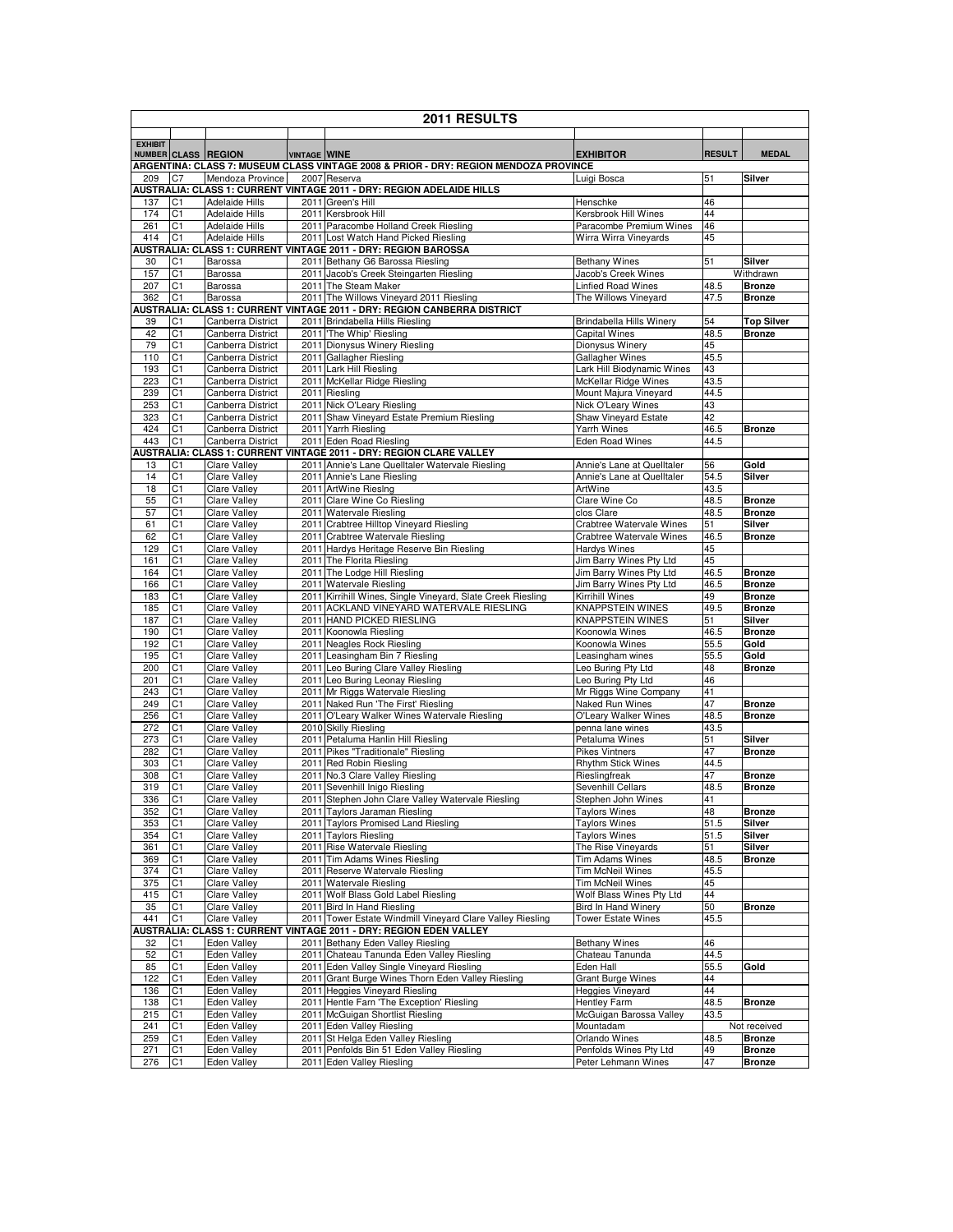| 279            | C1             | Eden Valley            |      | 2011 Pewsey Vale Riesling                                                                              | Pewsey Vale                       | 55.5 | Gold            |
|----------------|----------------|------------------------|------|--------------------------------------------------------------------------------------------------------|-----------------------------------|------|-----------------|
| 296            | C <sub>1</sub> | Eden Valley            |      | 2011 The Eden                                                                                          | Poonawatta Estate                 | 47.5 | <b>Bronze</b>   |
| 310            |                | <b>Eden Valley</b>     |      | 2011 Family Riesling                                                                                   | <b>Rileys of Eden Valley</b>      | 47   | <b>Bronze</b>   |
|                | C1             |                        |      |                                                                                                        |                                   |      |                 |
| 318            | C <sub>1</sub> | <b>Eden Valley</b>     |      | 2011 Saltram Mamre Brook Eden Valley Riesling                                                          | Saltram Wine Estate               | 49   | <b>Bronze</b>   |
| 335            | C1             | Eden Valley            |      | 2011 Peace of Eden Riesling                                                                            | St Johns Road                     | 44   |                 |
|                |                |                        |      | AUSTRALIA: CLASS 1: CURRENT VINTAGE 2011 - DRY: REGION GREAT SOUTHERN                                  |                                   |      |                 |
| 1              | C1             | <b>Great Southern</b>  |      | 2011 3 Drops Riesling                                                                                  | 3 Drops                           | 49.5 | <b>Bronze</b>   |
| 3              | C1             | <b>Great Southern</b>  |      | 2011 Abbey Creek Riesling                                                                              | Abbey Creek Vineyard              | 48.5 | <b>Bronze</b>   |
| 92             | C <sub>1</sub> | Great Southern         |      | 2011 Cossack Riesling                                                                                  | Ferngrove Vineyards Estate        | 49.5 | <b>Bronze</b>   |
|                |                |                        |      | 2011 Howard Park Riesling                                                                              | <b>Howard Park Wines</b>          | 47   |                 |
| 149            | C <sub>1</sub> | Great Southern         |      |                                                                                                        |                                   |      | <b>Bronze</b>   |
| 293            | C1             | Great Southern         |      | 2011 Poacher's Ridge 2011 Riesling                                                                     | Poacher's Ridge                   | 44   |                 |
| 382            | C1             | Great Southern         |      | 2011 Trevelen Farm Riesling                                                                            | Trevelen Farm: Great Souther 55.5 |      | Gold            |
| 408            | C <sub>1</sub> | Great Southern         |      | 2011 Riesling                                                                                          | West Cape Howe                    | 56   | <b>Top Gold</b> |
| 410            | C <sub>1</sub> | Great Southern         |      | 2011 Kalgan River Riesling                                                                             | Willoughby Park                   | 45.5 |                 |
| 412            | C <sub>1</sub> | Great Southern         |      | 2011 Willoughby Park Riesling                                                                          | Willoughby Park                   | 51.5 | Silver          |
|                |                |                        |      | AUSTRALIA: CLASS 1: CURRENT VINTAGE 2011 - DRY: REGION TASMANIA                                        |                                   |      |                 |
|                |                |                        |      |                                                                                                        | Bay of Fires Wines                |      | Silver          |
| 25             | C1             | Tasmania               |      | 2011 Bay of Fires Riesling                                                                             |                                   | 51   |                 |
| 59             | C <sub>1</sub> | Tasmania               |      | 2011 Riesling                                                                                          | Coal Valley Vineyard              | 47.5 | <b>Bronze</b>   |
| 63             | C1             | Tasmania               |      | 2011 The family's secret stash                                                                         | Craigie Knowe (Gerber Vineya      |      | Not received    |
| 75             | C <sub>1</sub> | Tasmania               |      | 2011 Derwent Estate Riesling                                                                           | Derwent Estate Wines              | 44   |                 |
| 143            | C <sub>1</sub> | Tasmania               |      | 2011 Holm Oak Vineyards Riesling                                                                       | Holm Oak Vineyards                | 49   | <b>Bronze</b>   |
| 205            | C <sub>1</sub> | Tasmania               |      | 2011 Leo Buring Leopold Riesling                                                                       | Leo Buring Pty Ltd                | 44   |                 |
|                |                |                        |      |                                                                                                        |                                   |      |                 |
| 235            | C <sub>1</sub> | Tasmania               |      | 2011 Moores Hill Riesling                                                                              | Moores Hill                       | 55.5 | Gold            |
| 299            | C <sub>1</sub> | Tasmania               |      | 2011 Puddleduck Vineyard Riesling                                                                      | <b>Puddleduck Vineyard</b>        | 51.5 | Silver          |
|                |                |                        |      | AUSTRALIA: CLASS 1: CURRENT VINTAGE 2011 - DRY: REGION VARIOUS                                         |                                   |      |                 |
| 380            | C1             | Yarra Valley           |      | 2011 Allinda Riesling                                                                                  | Allinda Winery                    | 47.5 | <b>Bronze</b>   |
| 229            | C <sub>1</sub> | Central Victoria       |      | 2011 Blackwood Park Riesling                                                                           | Mitchelton Wines                  |      | Not received    |
|                |                |                        |      |                                                                                                        |                                   |      |                 |
| 197            | C <sub>1</sub> | Coonawarra             |      | 2011 Leconfield Old Vines Riesling                                                                     | <b>Leconfield Wines</b>           |      | Not received    |
| 300            | C <sub>1</sub> | Coonawarra             |      | 2011 The Kid Riesling                                                                                  | Raidis Estate                     | 49   | <b>Bronze</b>   |
| 22             | C1             | <b>Currency Creek</b>  |      | 2011 Ballast Stone Riesling                                                                            | <b>Ballast Stone Estate</b>       | 45.5 |                 |
| $\overline{4}$ | C1             | <b>Frankland River</b> |      | 2011 Frankland River Riesling                                                                          | Alkoomi Wines                     | 44   |                 |
| 237            | C <sub>1</sub> | <b>Hilltops</b>        |      | 2011 Lock and Key Riesling                                                                             | Moppity Vineyards                 | 48   | <b>Bronze</b>   |
|                |                |                        |      |                                                                                                        |                                   |      |                 |
| 238            | C1             | <b>Hilltops</b>        |      | 2011 Moppity Vineyards Riesling                                                                        | Moppity Vineyards                 | 42.5 |                 |
| 167            | C1             | King Valley            |      | 2011 John Gehrig Wines Riesling                                                                        | John Gehrig Wines                 | 42   |                 |
| 160            | C <sub>1</sub> | Langhorne Creek        |      | 2011 Jacob's Creek Riesling                                                                            | Jacob's Creek Wines               | 55.5 | Gold            |
| 199            | C1             | McLaren Vale           |      | 2011 Richard Hamilton Slate Quarry Riesling                                                            | Leconfield Wines                  |      | Not received    |
| 173            | C1             | Mount Barker           |      | 2011 Kerrigan and Berry Riesling                                                                       | Kerrigan and Berry                | 47.5 | <b>Bronze</b>   |
|                |                |                        |      |                                                                                                        |                                   |      |                 |
| 285            | C1             | Mount Barker           |      | 2011 Plantagenet Riesling                                                                              | <b>Plantagenet Wines</b>          | 51.5 | Silver          |
| 314            | C1             | Mudgee                 |      | 2011 Riesling                                                                                          | Robert Stein Winery               | 45   |                 |
| 343            | C1             | Nagambie Lakes         |      | 2011 Riesling                                                                                          | <b>Tahbilk</b>                    | 50.5 | <b>Bronze</b>   |
| 46             | C1             | Orange                 |      | 2011 Centennial Reserve Riesling                                                                       | Centennial Vineyards              | 43.5 |                 |
| 262            | C1             | Orange                 |      | 2011 Riesling                                                                                          | Patina Wines                      | 42   |                 |
|                |                |                        |      |                                                                                                        |                                   |      |                 |
| 45             | C1             | Porongurup             |      | 2011 Castelli Riesling                                                                                 | Castelli Estate                   | 55.5 | Gold            |
| 152            | C1             | Porongurup             |      | 2011 Howard Park Porongurup Riesling                                                                   | <b>Howard Park Wines</b>          | 50   | <b>Bronze</b>   |
| 80             | C <sub>1</sub> | Pyrenees               |      | 2011 DogRock Reserve Riesling                                                                          | Dog Rock Winery                   | 43.5 |                 |
| 53             | C <sub>1</sub> | Southern Highlands     |      | 2011 Cherry Tree Hill Riesling                                                                         | Cherry Tree Hill Wines            | 47   | <b>Bronze</b>   |
|                |                |                        |      | 2011 Basilisk Riesling                                                                                 | McPherson Wines                   |      | Silver          |
|                |                |                        |      |                                                                                                        |                                   |      |                 |
| 224            | C <sub>1</sub> | Strathbogie Range      |      |                                                                                                        |                                   | 52   |                 |
|                |                |                        |      | AUSTRALIA: CLASS 2: CURRENT VINTAGE 2011 - SEMI - DRY: REGION VARIOUS                                  |                                   |      |                 |
| 275            | C <sub>2</sub> | Barossa                |      | 2011 Classic Riesling                                                                                  | Peter Lehmann Wines               | 48   | <b>Bronze</b>   |
| 409            | C <sub>2</sub> | Barossa                |      | 2011 Whistler Riesling                                                                                 | <b>Whistler Wines</b>             | 45.5 |                 |
| 101            | C2             | Canberra District      |      |                                                                                                        | Four Winds Vineyard               | 42   |                 |
|                |                |                        |      | 2011 Four Winds Vineyard Riesling                                                                      |                                   |      |                 |
| 309            | C <sub>2</sub> | <b>Clare Valley</b>    |      | 2011 No.5 Clare Valley Off Dry Riesling                                                                | Rieslingfreak                     | 51   | Silver          |
| 202            | C <sub>2</sub> | <b>Eden Valley</b>     |      | 2011 Leo Buring Eden Valley Riesling                                                                   | Leo Buring Pty Ltd                | 48   | <b>Bronze</b>   |
| 29             | C <sub>2</sub> | Grampians              |      | 2011 Bests Great Western Riesling                                                                      | Best's Wines Pty Ltd              | 52.5 | Silver          |
| 117            | C2             | Great Southern         |      | 2011 Gilberts Mount Barker Riesling                                                                    | Gilbert Wines                     | 44   |                 |
| 67             | C2             | McLaren Vale           |      | 2011 The Dry Dam                                                                                       | d'Arenberg                        | 48   | <b>Bronze</b>   |
| 421            | C2             | Mount Barker           |      | 2011 X by Xabregas Figtree Riesling                                                                    | Xabregas Wines                    |      | Not received    |
|                |                |                        |      |                                                                                                        |                                   |      |                 |
| 422            | C <sub>2</sub> | Mount Barker           |      | 2011 Xabregas Estate Riesling                                                                          | Xabregas Wines                    |      | Not received    |
| 312            | C2             | Mudgee                 |      | 2011 Half Dry Riesling                                                                                 | Robert Stein Winery               | 55.5 | Gold            |
| 208            | C <sub>2</sub> | Orange                 |      | 2011 Weemala Riesling                                                                                  | Logan Wines                       | 48.5 | <b>Bronze</b>   |
| 263            | C2             | Orange                 |      | 2011 Scandalous Riesling                                                                               | Patina Wines                      | 41.5 |                 |
| 348            | C2             | Orange                 |      | 2011 Reserve Riesling                                                                                  | Tamburlaine Wines                 | 41   |                 |
|                |                |                        |      |                                                                                                        |                                   |      |                 |
| 11             | C2             | Riverland              |      | 2011 Long Row Riesling                                                                                 | Angove Family Winemakers          | 50   | <b>Bronze</b>   |
| 126            | C <sub>2</sub> | Southern New Sout      |      | 2011 Halfmoon Wines Riesling                                                                           | Halfmoon wines                    | 43   |                 |
| 172            | C <sub>2</sub> | Tasmania               |      | 2011 Kate Hill Riesling                                                                                | Kate Hill Wines                   | 51.5 | Silver          |
| 71             | C2             | Yarra Valley           |      | 2011 Yarra Valley Estate Grown Riesling                                                                | De Bortoli Wines                  | 46   |                 |
| 73             | C2             | Yarra Valley           | 2011 | Yarra Valley Reserve Release Riesling                                                                  | De Bortoli Wines                  | 51.5 | Silver          |
|                |                |                        |      |                                                                                                        |                                   |      |                 |
|                |                |                        |      | AUSTRALIA: CLASS 3: CURRENT VINTAGE 2011 - SWEET INCLUDING BOTRYTIS AND EISWEIN STYLES: REGION VARIOUS |                                   |      |                 |
| 315            | CЗ             | Barossa                |      | 2011 The Beekeeper                                                                                     | Ross Wines Barossa                | 47.5 | <b>Bronze</b>   |
| 227            | CЗ             | Central Victoria       | 2011 | Blackwood Park Botrytis Riesling                                                                       | Mitchelton Wines                  |      | Not received    |
| 34             | C <sub>3</sub> | <b>Clare Valley</b>    |      | 2011 Bird In Hand Honeysuckle Riesling                                                                 | <b>Bird In Hand Winery</b>        | 47   | <b>Bronze</b>   |
| 363            | C <sub>3</sub> | <b>Clare Valley</b>    |      | 2011 Polish Hill River Glacier                                                                         | The Wilson Vineyard               | 34   |                 |
|                |                |                        |      |                                                                                                        |                                   |      |                 |
| 366            | CЗ             | <b>Clare Valley</b>    |      | 2011 Tim Adams Wines Botrytis Riesling                                                                 | Tim Adams Wines                   | 52.5 | Silver          |
| 381            | CЗ             | Great Southern         |      | 2011 Trevelen Farm Katies Kiss Sweet Riesling                                                          | Trevelen Farm: Great Souther      | 51   | Silver          |
| 264            | CЗ             | Orange                 | 2011 | <b>Sticky Tea Riesling</b>                                                                             | Patina Wines                      | 45   |                 |
| 58             | CЗ             | Tasmania               | 2011 | <b>Barilla Bay Riesling</b>                                                                            | Coal Valley Vineyard              | 44   |                 |
|                |                | Tasmania               |      |                                                                                                        |                                   | 42   |                 |
| 145            | C3             |                        |      | 2011 Holm Oak Vineyards Riesling FGR                                                                   | Holm Oak Vineyards                |      |                 |
| 295            | CЗ             | Tasmania               |      | 2011 Pooley Late Harvest Riesling                                                                      | Pooley Wines                      | 55.5 | Gold            |
| 442            | C3             | Tasmania               | 2011 | Tower Estate Meadowbank Vineyard, Tasmanian Riesling                                                   | <b>Tower Estate Wines</b>         | 42   |                 |
| 255            | C3             | Yarra Valley           |      | 2011 Oakridge Riesling<br>AUSTRALIA: CLASS 4: OPEN CLASS VINTAGE 2009/2010 - DRY: CLARE VALLEY         | Oakridge Wines                    | 45   |                 |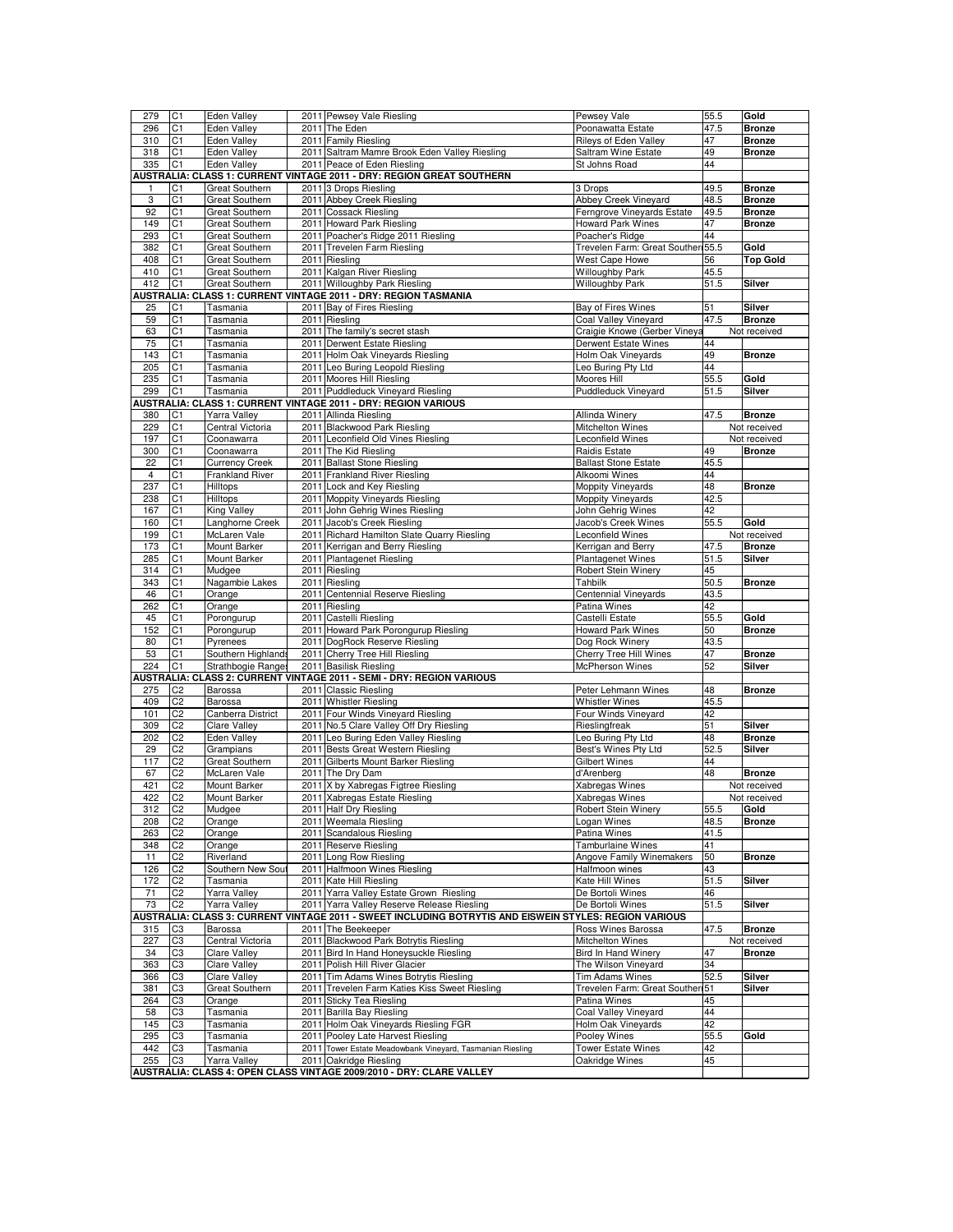| 35  | C <sub>4</sub> | <b>Clare Valley</b>                   | 2010 Bird In Hand Riesling                                                              | Bird In Hand Winery             | 50   | <b>Bronze</b>   |
|-----|----------------|---------------------------------------|-----------------------------------------------------------------------------------------|---------------------------------|------|-----------------|
| 43  | C <sub>4</sub> | <b>Clare Valley</b>                   | 2010 2010 Braeburn reserve                                                              | Cardinham wines                 | 45.5 |                 |
| 44  | C4             | <b>Clare Valley</b>                   | 2010 2010 Cardinham estate                                                              | Cardinham wines                 | 56   | <b>Top Gold</b> |
| 56  | C <sub>4</sub> | <b>Clare Valley</b>                   | 2010 Watervale Riesling                                                                 | clos Clare                      | 51.5 | Silver          |
| 90  | C4             | <b>Clare Valley</b>                   | 2010 Eldredge Riesling                                                                  | <b>Eldredge Wines</b>           | 55.5 | Gold            |
| 130 | C <sub>4</sub> | <b>Clare Valley</b>                   | 2010 Hardys Heritage Reserve Bin Riesling                                               | Hardys Wines                    | 46   |                 |
| 135 | C4             | <b>Clare Valley</b>                   | 2010 Heaslip Wines Dry Grown Hand Picked Riesling                                       | <b>Heaslip Wines</b>            | 41   |                 |
| 162 | C <sub>4</sub> | <b>Clare Valley</b>                   | 2010 The Florita Riesling                                                               | Jim Barry Wines Pty Ltd         | 51   | Silver          |
| 178 | C4             | <b>Clare Valley</b>                   | 2010 Mort's Block Watervale Riesling                                                    | Kilikanoon Wines                | 55.5 | Gold            |
| 180 | C <sub>4</sub> | <b>Clare Valley</b>                   | 2010 Mort's Reserve Watervale Riesling                                                  | Kilikanoon Wines                | 50   | <b>Bronze</b>   |
| 186 | C4             | Clare Valley                          | 2010 ACKLAND VINEYARD WATERVALE RIESLING                                                | <b>KNAPPSTEIN WINES</b>         | 52   | Silver          |
| 188 | C4             | <b>Clare Valley</b>                   | 2010 INSIDER RIESLING                                                                   | <b>KNAPPSTEIN WINES</b>         | 47   | <b>Bronze</b>   |
| 232 | C <sub>4</sub> | <b>Clare Valley</b>                   | 2010 Mocandunda Riesling                                                                | Mocandunda Wines P/L            | 50.5 | <b>Bronze</b>   |
| 250 | C <sub>4</sub> | <b>Clare Valley</b>                   | 2010 Naked Run 'The First' Riesling                                                     | Naked Run Wines                 | 50   | <b>Bronze</b>   |
| 257 | C4             | <b>Clare Valley</b>                   | 2010 O'Leary Walker Wines Watervale Riesling                                            | O'Leary Walker Wines            | 46.5 | <b>Bronze</b>   |
|     |                | Clare Valley                          | 2010 Pauletts Polish Hill River Riesling                                                | Paulett Wines                   |      | <b>Bronze</b>   |
| 269 | C4             |                                       | 2010 Petaluma Hanlin Hill Riesling                                                      |                                 | 46.5 |                 |
| 274 | C <sub>4</sub> | <b>Clare Valley</b>                   | 2009 Pikes "Traditionale" Riesling                                                      | Petaluma Wines                  | 48   | <b>Bronze</b>   |
| 283 | C <sub>4</sub> | <b>Clare Valley</b>                   |                                                                                         | Pikes Vintners                  | 55.5 | Gold            |
| 301 | C <sub>4</sub> | <b>Clare Valley</b>                   | 2010 Watervale Riesling                                                                 | <b>Reillys Wines</b>            | 56   | <b>Top Gold</b> |
| 304 | C <sub>4</sub> | <b>Clare Valley</b>                   | 2010 Red Robin Riesling                                                                 | Rhythm Stick Wines              | 45.5 |                 |
| 305 | C4             | <b>Clare Valley</b>                   | 2009 Red Robin Riesling                                                                 | <b>Rhythm Stick Wines</b>       | 52.5 | Silver          |
| 306 | C <sub>4</sub> | <b>Clare Valley</b>                   | 2010 Richmond Grove Limited Release Watervale Riesling                                  | <b>Richmond Grove Wines</b>     | 51   | Silver          |
| 320 | C4             | <b>Clare Valley</b>                   | 2009 Sevenhill Inigo Riesling                                                           | Sevenhill Cellars               | 44   |                 |
| 339 | C <sub>4</sub> | Clare Valley                          | 2009 Stone Bridge Wines 2009 Riesling                                                   | <b>Stone Bridge Wines</b>       | 51   | Silver          |
| 340 | C <sub>4</sub> | <b>Clare Valley</b>                   | 2010 Stone Bridge Wines 2010 Riesling                                                   | Stone Bridge Wines              | 47   | <b>Bronze</b>   |
| 355 | C <sub>4</sub> | <b>Clare Valley</b>                   | 2010 Taylors St Andrews Riesling                                                        | <b>Taylors Wines</b>            | 49.5 | <b>Bronze</b>   |
| 356 | C <sub>4</sub> | Clare Valley                          | 2009 Taylors St Andrews Riesling                                                        | <b>Taylors Wines</b>            | 47   | <b>Bronze</b>   |
| 364 | C4             | Clare Valley                          | 2009 Polish Hill River Riesling                                                         | The Wilson Vineyard             | 46   |                 |
| 370 | C <sub>4</sub> | <b>Clare Valley</b>                   | 2010 Tim Adams Wines Riesling                                                           | Tim Adams Wines                 | 55.5 | Gold            |
| 371 | C4             | <b>Clare Valley</b>                   | 2009 Tim Adams Wines Riesling                                                           | <b>Tim Adams Wines</b>          | 48.5 | <b>Bronze</b>   |
| 373 | C <sub>4</sub> | Clare Valley                          | 2010 Tim Gramp Clare Valley Watervale                                                   | Tim Gramp Wines                 | 47.5 | <b>Bronze</b>   |
| 376 | C <sub>4</sub> | Clare Valley                          | 2010 Watervale Riesling                                                                 | <b>Tim McNeil Wines</b>         | 50.5 | <b>Bronze</b>   |
|     |                |                                       | AUSTRALIA: CLASS 4: OPEN CLASS VINTAGE 2009/2010 - DRY: EDEN VALLEY                     |                                 |      |                 |
| 84  | C4             | Eden Valley                           | 2009 Zeppelin Eden Valley Riesling                                                      | <b>Echelon Wine Partners</b>    | 55.5 | Gold            |
| 86  | C <sub>4</sub> | Eden Valley                           | 2010 Eden Valley Single Vineyard Riesling                                               | Eden Hall                       | 54   | Silver          |
| 87  | C <sub>4</sub> | <b>Eden Valley</b>                    | 2009 Eden Valley Single Vineyard Riesling                                               | Eden Hall                       | 52.5 | Silver          |
|     |                |                                       | 2010 Edenmae Riesling                                                                   |                                 |      |                 |
| 88  | C4             | Eden Valley                           |                                                                                         | <b>Edenmae Estate Wines</b>     | 48.5 | <b>Bronze</b>   |
| 89  | C <sub>4</sub> | Eden Valley                           | 2010 Eden Valley Riesling                                                               | <b>Elderton Wines</b>           | 46.5 | <b>Bronze</b>   |
| 95  | C <sub>4</sub> | Eden Valley                           | 2010 Forbes & Forbes Riesling                                                           | Forbes & Forbes                 | 49   | <b>Bronze</b>   |
| 116 | C4             | Eden Valley                           | 2010 Eden Valley Riesling                                                               | Gilbert by Simon Gilbert        | 49.5 | <b>Bronze</b>   |
| 121 | C <sub>4</sub> | Eden Valley                           | 2010 Grant Burge Wines Reserve Eden Valley Riesling                                     | <b>Grant Burge Wines</b>        | 47.5 | <b>Bronze</b>   |
| 123 | C <sub>4</sub> | Eden Valley                           | 2010 Grant Burge Wines Thorn Eden Valley Riesling                                       | <b>Grant Burge Wines</b>        | 52.5 | Silver          |
| 131 | C <sub>4</sub> | Eden Valley                           | 2010 Eden Valley General Store Riesling                                                 | HARTZ BARN WINES                | 44.5 |                 |
| 203 | C <sub>4</sub> | Eden Valley                           | 2010 Leo Buring Leonay Riesling                                                         | Leo Buring Pty Ltd              | 47.5 | <b>Bronze</b>   |
| 204 | C <sub>4</sub> | Eden Valley                           | 2009 Leo Buring Leonay Riesling                                                         | Leo Buring Pty Ltd              | 48.5 | <b>Bronze</b>   |
| 216 | C4             | Eden Valley                           | 2010 McGuigan Shortlist Riesling                                                        | McGuigan Barossa Valley         | 48.5 | <b>Bronze</b>   |
| 217 | C <sub>4</sub> | Eden Valley                           | 2009 McGuigan Shortlist Riesling                                                        | McGuigan Barossa Valley         | 48   | <b>Bronze</b>   |
| 297 | C4             | Eden Valley                           | 2010 The Eden                                                                           | Poonawatta Estate               | 50.5 | <b>Bronze</b>   |
| 311 | C <sub>4</sub> | Eden Valley                           | 2010 The Family Riesling                                                                | Rileys of Eden Valley           | 52   | Silver          |
| 333 | C <sub>4</sub> | Eden Valley                           | 2010 Eden Valley Riesling                                                               | St Hallett Wines                | 45   |                 |
| 334 | C <sub>4</sub> | <b>Eden Valley</b>                    | 2009 Eden Valley Riesling                                                               | St Hallett Wines                | 50   | <b>Bronze</b>   |
| 417 | C <sub>4</sub> | <b>Eden Valley</b>                    | 2009 Wolf Blass White Label Riesling                                                    | Wolf Blass Wines Pty Ltd        |      | Withdrawn       |
|     |                |                                       | AUSTRALIA: CLASS 4: OPEN CLASS VINTAGE 2009/2010 - DRY: GREAT SOUTHERN                  |                                 |      |                 |
| 93  | C <sub>4</sub> | Great Southern                        | 2010 Cossack Riesling                                                                   | Ferngrove Vineyards Estate      | 47   | <b>Bronze</b>   |
| 150 | C <sub>4</sub> | Great Southern                        | 2010 Howard Park Riesling                                                               | <b>Howard Park Wines</b>        | 48   | <b>Bronze</b>   |
| 240 | C <sub>4</sub> | Great Southern                        | 2010 Gravel Pit Riesling                                                                | Mount Trio                      | 41.5 |                 |
| 292 | C4             | Great Southern                        | 2010 Poacher's Ridge 2010 Louis' Block Resling                                          | Poacher's Ridge                 | 45   |                 |
| 360 | C <sub>4</sub> |                                       |                                                                                         |                                 |      |                 |
|     |                | Great Southern                        | 2009 Shag on a Rock                                                                     | The Growers                     | 41.5 |                 |
| 383 | IC4            | Great Soutnern                        | 2010 Trevelen Farm Riesling                                                             | Trevelen Farm: Great Souther 51 |      | Silver          |
| 411 | C <sub>4</sub> | Great Southern                        | 2009 Kalgan River Riesling                                                              | <b>Willoughby Park</b>          | 48.5 | <b>Bronze</b>   |
| 413 | C <sub>4</sub> | Great Southern                        | 2010 Willoughby Park Riesling                                                           | <b>Willoughby Park</b>          | 44.5 |                 |
|     |                |                                       | AUSTRALIA: CLASS 4: OPEN CLASS VINTAGE 2009/2010 - DRY: MOUNT BARKER                    |                                 |      |                 |
| 107 | C4             | Mount Barker                          | 2010 Dry Land Riesling                                                                  | <b>Galafrey Wines</b>           | 38   |                 |
| 108 | C <sub>4</sub> | Mount Barker                          | 2009 Dry Land Riesling                                                                  | <b>Galafrey Wines</b>           | 46.5 | <b>Bronze</b>   |
| 286 | C <sub>4</sub> | Mount Barker                          | 2010 Plantagenet Riesling                                                               | <b>Plantagenet Wines</b>        | 46.5 | <b>Bronze</b>   |
| 288 | C <sub>4</sub> | Mount Barker                          | 2010 Plantagenet Wild Riesling                                                          | <b>Plantagenet Wines</b>        | 42   |                 |
|     |                | <b>AUSTRALIA: CLASS 4: OPEN CLASS</b> | VINTAGE 2009/2010 - DRY: TASMANIA                                                       |                                 |      |                 |
| 37  | C4             | Tasmania                              | 2009 Bream Creek 2009 Riesling                                                          | <b>Bream Creek Vineyard</b>     | 51.5 | Silver          |
| 40  | C <sub>4</sub> | Tasmania                              | 2010 Brook Eden Riesling                                                                | <b>Brook Eden Vineyard</b>      | 49   | <b>Bronze</b>   |
| 76  | C <sub>4</sub> | Tasmania                              | 2010 Derwent Estate Riesling                                                            | Derwent Estate Wines            | 50   | <b>Bronze</b>   |
| 120 | C4             | Tasmania                              | 2010 Goaty Hill Riesling                                                                | Goaty Hill Wines                | 46.5 | <b>Bronze</b>   |
| 144 | C <sub>4</sub> | Tasmania                              | 2010 Holm Oak Vineyards Riesling                                                        | Holm Oak Vineyards              | 46.5 | <b>Bronze</b>   |
| 236 | C4             | Tasmania                              | 2010 Moores Hill Riesling                                                               | Moores Hill                     | 49   | <b>Bronze</b>   |
| 294 | C <sub>4</sub> | Tasmania                              | 2010 Pooley Coal River Riesling                                                         | Pooley Wines                    | 55.5 | Gold            |
| 346 | C <sub>4</sub> | Tasmania                              | 2009 Lalla Gully Riesling                                                               | Taltarni Vineyards              | 45.5 |                 |
| 351 | C <sub>4</sub> | Tasmania                              | 2010 Tamar Ridge Kayena Vineyard Riesling                                               | <b>Tasmanian Estates</b>        | 55.5 | Gold            |
| 365 | C <sub>4</sub> | Tasmania                              | 2010 Society Tasmanian Riesling                                                         | The Wine Society                | 48.5 | <b>Bronze</b>   |
| 390 | C <sub>4</sub> | Tasmania                              | 2009 Riesling                                                                           | <b>Waterton Vineyards</b>       | 57   | <b>Top Gold</b> |
|     |                |                                       |                                                                                         |                                 |      |                 |
| 226 | C4             | Tasmania                              | 2010 Milton Riesling<br>AUSTRALIA: CLASS 4: OPEN CLASS VINTAGE 2009/2010 - DRY: VARIOUS | Milton Vineyard                 | 48   | <b>Bronze</b>   |
| 171 | C <sub>4</sub> | Unknown                               | 2009 Meeting Place Riesling                                                             | Kamberra Wine Company           |      | <b>Bronze</b>   |
|     |                |                                       |                                                                                         |                                 | 48   |                 |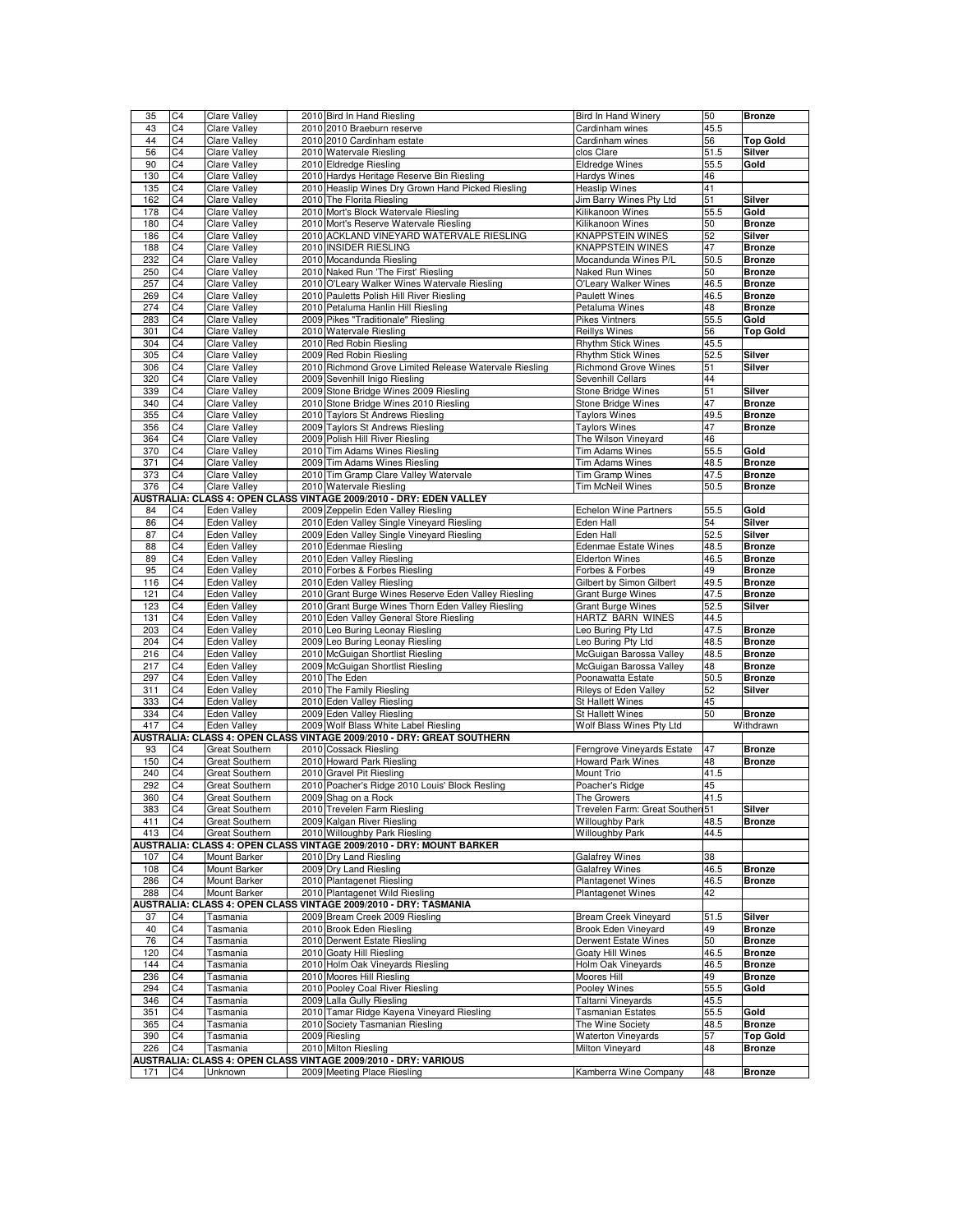| 74             | C4             | Yarra Valley                              | 2010 Yarra Valley Reserve Release Riesling                                                               | De Bortoli Wines                 | 48.5 | <b>Bronze</b> |
|----------------|----------------|-------------------------------------------|----------------------------------------------------------------------------------------------------------|----------------------------------|------|---------------|
| 94             | C <sub>4</sub> | Yarra Valley                              | 2010 Five Oaks Yarra Valley Riesling                                                                     | Five Oaks Vineyards Pty Ltd      | 40   |               |
| 60             | C <sub>4</sub> | <b>Adelaide Hills</b>                     | 2010 Coobara Wines                                                                                       | Coobara Wines                    | 45   |               |
| 213            | C <sub>4</sub> | <b>Adelaide Hills</b>                     | 2010 Mayhem & Co Old School Riesling                                                                     | Mayhem & Co.                     | 42.5 |               |
| 214            | C4             | Adelaide Hills                            | 2009 Mayhem & Co Old School Riesling                                                                     | Mayhem & Co.                     | 47.5 | <b>Bronze</b> |
| 156            | C <sub>4</sub> | Barossa                                   | 2010 Jacob's Creek Reserve Barossa Riesling                                                              | Jacob's Creek Wines              | 51   | Silver        |
| 158            | C4             | Barossa                                   | 2010 Jacob's Creek Steingarten Riesling                                                                  | Jacob's Creek Wines              | 48   | <b>Bronze</b> |
| 170            | C4             |                                           | 2010 Kamberra Riesling                                                                                   | Kamberra Wine Company            | 47.5 | <b>Bronze</b> |
|                |                | Canberra District                         | 2010 Shaw Vineyard Estate Winemakers Selection Riesling                                                  |                                  |      |               |
| 326            | C <sub>4</sub> | Canberra District                         |                                                                                                          | Shaw Vineyard Estate             | 42   |               |
| 444            | C4             | Canberra District                         | 2010 Eden Road 'The Long Road'                                                                           | Eden Road Wines                  | 51   | Silver        |
| 230            | C4             | Central Victoria                          | 2010 Blackwood Park Riesling                                                                             | Mitchelton Wines                 |      | Not received  |
| 198            | C <sub>4</sub> | Coonawarra                                | 2010 Leconfield Old Vines Riesling                                                                       | Leconfield Wines                 |      | Not received  |
| 23             | C4             | <b>Currency Creek</b>                     | 2010 Ballast Stone Riesling                                                                              | <b>Ballast Stone Estate</b>      | 46.5 | <b>Bronze</b> |
| 5              | C <sub>4</sub> | <b>Frankland River</b>                    | 2010 Frankland River Riesling                                                                            | Alkoomi Wines                    | 47   | <b>Bronze</b> |
| 6              | C4             | <b>Frankland River</b>                    | 2009 Frankland River Riesling                                                                            | Alkoomi Wines                    | 48   | <b>Bronze</b> |
| 91             | C4             | <b>Frankland River</b>                    | 2009 Evans & Tate Frankland River Riesling                                                               | Evans & Tate                     | 48   | <b>Bronze</b> |
| 433            | C4             | <b>Frankland River</b>                    | 2009 Palandri Vita Novus Riesling                                                                        | 3 Oceans Wine Company            | 44   |               |
| 9              | C4             | Geelong                                   | 2010 Biodynamic Riesling                                                                                 | Amietta Vineyard and Winery      | 48   | <b>Bronze</b> |
| 78             | C4             | Geelong                                   | 2009 Single Vineyard Riesling                                                                            | Dinny Goonan Wines               | 45   |               |
| $\overline{c}$ | C4             | Grampians                                 | 2010 Chockstone Riesling                                                                                 | A.T.Richardson                   | 55.5 | Gold          |
| 233            | C <sub>4</sub> | Grampians                                 | 2010 Montara Grampians                                                                                   | Montara Winery                   | 43   |               |
| 234            | C <sub>4</sub> | Grampians                                 | 2009 Montara Grampians                                                                                   | Montara Winery                   | 50   | <b>Bronze</b> |
| 111            | C <sub>4</sub> | High Eden                                 | 2010 Eden Springs High Eden Riesling                                                                     | <b>Gatt Wines</b>                | 49.5 | <b>Bronze</b> |
| 112            | C4             | High Eden                                 | 2009 Eden Springs High Eden Riesling                                                                     | <b>Gatt Wines</b>                | 48   | <b>Bronze</b> |
| 113            | C <sub>4</sub> | High Eden                                 | 2010 High Eden Riesling                                                                                  | <b>Gatt Wines</b>                | 50.5 | <b>Bronze</b> |
| 33             | C4             | Hilltops                                  | 2010 Binbilla Hilltops Riesling                                                                          | <b>Binbilla Wines</b>            | 46   |               |
| 64             | C <sub>4</sub> | King Valley                               | 2010 Dal Zotto Wines Riesling                                                                            | Dal Zotto Wines                  | 48   | <b>Bronze</b> |
| 65             | C <sub>4</sub> | <b>King Valley</b>                        | 2009 Dal Zotto Wines Riesling                                                                            | Dal Zotto Wines                  | 50   | <b>Bronze</b> |
|                |                |                                           |                                                                                                          |                                  |      |               |
| 189            | C <sub>4</sub> | Limestone Coast                           | 2010 Koonara Sofiel's Gift Riesling                                                                      | Koonara Wines Pty Ltd            | 46   |               |
| 70             | C4             | McLaren Vale                              | 2009 The Stump Jump                                                                                      | d'Arenberg                       | 50.5 | <b>Bronze</b> |
| 313            | C <sub>4</sub> | Mudgee                                    | 2010 Reserve Riesling                                                                                    | <b>Robert Stein Winery</b>       | 55.5 | Gold          |
| 344            | C4             | Nagambie Lakes                            | 2009 Riesling                                                                                            | Tahbilk                          | 45   |               |
| 211            | C4             | Orange                                    | 2010 Icely Road Riesling                                                                                 | Mayfield Vineyard                |      | Not received  |
| 83             | C <sub>4</sub> | Porongurup                                | 2010 Duke's Magpie Hill Riesling                                                                         | Duke's Vineyard                  | 44   |               |
| 359            | C <sub>4</sub> | Southern Highlands                        | 2009 Tertini Riesling                                                                                    | <b>Tertini Wines</b>             | 47   | <b>Bronze</b> |
| 127            | C4             | Southern New Sou                          | 2010 Halfmoon Wines Riesling                                                                             | Halfmoon wines                   | 46.5 | <b>Bronze</b> |
| 289            | C <sub>4</sub> | Strathbogie Range                         | 2010 Stone Dwellers Riesling                                                                             | <b>Plunkett Fowles</b>           | 46   |               |
| 432            | C <sub>4</sub> | Strathbogie Range                         | 2010 Hanging Rock Winery 'Tarzali' Riesling                                                              | The Hanging Rock Winery          | 52   | Silver        |
|                |                |                                           | AUSTRALIA: CLASS 5: OPEN CLASS VINTAGE 2009/2010 - SEMI-DRY: VARIOUS                                     |                                  |      |               |
| 128            | C <sub>5</sub> | Bendigo                                   | 2010 Harcourt Valley Vineyards Riesling                                                                  | <b>Harcourt Valley Vineyards</b> | 45   |               |
|                |                |                                           |                                                                                                          |                                  |      |               |
|                |                |                                           |                                                                                                          |                                  |      |               |
| 325            | C <sub>5</sub> | Canberra District                         | 2009 Shaw Vineyard Estate Reserve Handpicked Isabella Riesling                                           | Shaw Vineyard Estate             | 46   |               |
| 10             | C <sub>5</sub> | <b>Clare Valley</b>                       | 2010 Vineyard Select Clare Valley Riesling                                                               | Angove Family Winemakers         |      | Withdrawn     |
| 278            | C <sub>5</sub> | Eden Valley                               | 2010 Pewsey Vale Prima Riesling                                                                          | Pewsey Vale                      | 47.5 | <b>Bronze</b> |
| 28             | C5             | Grampians                                 | 2010 Bests Great Western House Block Riesling                                                            | Best's Wines Pty Ltd             | 51   | Silver        |
| 254            | C <sub>5</sub> | Grampians                                 | 2010 Northern Estates Ararat Riesling                                                                    | <b>NMIT Northern Estates</b>     | 46   |               |
| 423            | C <sub>5</sub> | Mount Barker                              | 2010 Xabregas Estate Riesling                                                                            | Xabregas Wines                   |      | Not received  |
| 141            | C <sub>5</sub> | Orange                                    | 2010 Mt Canobolas Vinyard Riesling                                                                       | <b>Highland Heritage Estate</b>  | 49   | <b>Bronze</b> |
| 38             | C <sub>5</sub> | Tasmania                                  | 2009 Bream Creek 2009 Riesling VGR                                                                       | <b>Bream Creek Vineyard</b>      | 47.5 | <b>Bronze</b> |
| 267            | C <sub>5</sub> | Wrattonbully                              | 2010 Patrick Riesling                                                                                    | Patrick of Coonawarra            | 50   | <b>Bronze</b> |
| 421            | C <sub>5</sub> | Mount Barker                              | 2011 X by Xabregas Figtree Riesling                                                                      | Xabregas Wines                   | 51.5 | Silver        |
| 72             | C4             | Yarra Valley                              | 2010 Yarra Valley Estate Grown Riesling                                                                  | De Bortoli Wines                 | 48   | <b>Bronze</b> |
|                |                |                                           | AUSTRALIA: CLASS 6: OPEN CLASS VINTAGE 2009/2010 - SWEET INCLUDING BOTRYTIS AND EISWEIN STYLES: TASMANIA |                                  |      |               |
| 47             | C <sub>6</sub> | Tasmania                                  | 2010 Botrytis Riesling                                                                                   | <b>Chartley Estate</b>           | 43   |               |
| 225            | C <sub>6</sub> | Tasmania                                  | 2010 Milton Iced Riesling                                                                                | Milton Vineyard                  | 53   | Silver        |
| 349            | C6             | Tasmania                                  | 2009 Tamar Ridge Kayena Vineyard Botrytis Riesling 118                                                   | <b>Tasmanian Estates</b>         | 51   | Silver        |
| 350            | C <sub>6</sub> | Tasmania                                  | 2009 Tamar Ridge Kayena Vineyard Botrytis Riesling 195                                                   | <b>Tasmanian Estates</b>         | 48   | <b>Bronze</b> |
| 389            | C6             | Tasmania                                  | 2010 Botrytis Riesling                                                                                   | <b>Waterton Vineyards</b>        | 55.5 | Gold          |
|                |                |                                           | AUSTRALIA: CLASS 6: OPEN CLASS VINTAGE 2009/2010 - SWEET INCLUDING BOTRYTIS AND EISWEIN STYLES: VARIOUS  |                                  |      |               |
| 24             | C6             | Tumbarumba                                | 2010 Barwang Granite Track Riesling                                                                      | Barwang Estate                   | 49.5 | <b>Bronze</b> |
| 265            | C6             | Unknown                                   | 2010 Botrytis Riesling                                                                                   | Patrick of Coonawarra            | 55.5 | Gold          |
| 242            | C6             | <b>Adelaide Hills</b>                     | 2010 Mr Riggs Ein Riese Adelaide Hills Riesling                                                          | Mr Riggs Wine Company            | 47   | <b>Bronze</b> |
|                |                |                                           | 2010 Late Harvest Riesling                                                                               |                                  |      |               |
| 252            | C6             | <b>Adelaide Hills</b><br>Central Victoria | 2010 Blackwood Park Botrytis Riesling                                                                    | Nepenthe                         | 51   | Silver        |
| 228            | C <sub>6</sub> |                                           |                                                                                                          | Mitchelton Wines                 |      | Not received  |
| 12             | C6             | <b>Clare Valley</b>                       | 2009 Annie's Lane Botrytis Riesling                                                                      | Annie's Lane at Quelltaler       | 55.5 | Gold          |
| 179            | C6             | <b>Clare Valley</b>                       | 2009 Mort's Cut Watervale Riesling                                                                       | Kilikanoon Wines                 | 48   | <b>Bronze</b> |
| 367            | C6             | <b>Clare Valley</b>                       | 2010 Tim Adams Wines Botrytis Riesling                                                                   | <b>Tim Adams Wines</b>           | 49   | <b>Bronze</b> |
| 77             | C6             | Geelong                                   | 2010 Early Harvest Riesling                                                                              | Dinny Goonan Wines               | 42.5 |               |
| 69             | C6             | McLaren Vale                              | 2010 The Noble Wrinkled                                                                                  | d'Arenbera                       | 55.5 | Gold          |
| 287            | C6             | Mount Barker                              | 2010 Plantagenet Ringbark Riesling                                                                       | <b>Plantagenet Wines</b>         | 55.5 | Gold          |
| 142            | C <sub>6</sub> | Orange                                    | 2010 Nikki D Riesling                                                                                    | <b>Highland Heritage Estate</b>  | 43   |               |
| 290            | C6             | Strathbogie Ranges                        | 2010 The Exception Riesling                                                                              | <b>Plunkett Fowles</b>           | 46   |               |
|                |                |                                           | USTRALIA: CLASS 7: MUSEUM CLASS VINTAGE 2008 AND PRIOR - DRY: CLARE VALLEY                               |                                  |      |               |
| 163            | C7             | Clare Valley                              | 2005 The Florita Riesling                                                                                | Jim Barry Wines Pty Ltd          | 45.5 |               |
| 165            | C7             | <b>Clare Valley</b>                       | 2008 The Lodge Hill Riesling                                                                             | Jim Barry Wines Pty Ltd          | 46.5 | <b>Bronze</b> |
| 181            | C7             | <b>Clare Valley</b>                       | 2005 Mort's Reserve Watervale Riesling                                                                   | Kilikanoon Wines                 | 55.5 | Gold          |
| 182            | C7             | <b>Clare Valley</b>                       | 2005 Kirrihill Estates, Riesling Reserve                                                                 | Kirrihill Wines                  | 56   | Gold          |
| 191            | C7             | Clare Valley                              | 2006 Koonowla Riesling                                                                                   | Koonowla Wines                   | 47.5 | <b>Bronze</b> |
| 196            | C7             | <b>Clare Valley</b>                       | 2005 Leasingham Classic Clare Riesling                                                                   | Leasingham wines                 | 52.5 | Silver        |
| 251            | C7             | <b>Clare Valley</b>                       | 2006 Naked Run 'The First' Riesling                                                                      | Naked Run Wines                  | 51   | Silver        |
| 268            | C7             | <b>Clare Valley</b>                       | 2006 Pauletts Aged Release Riesling                                                                      | <b>Paulett Wines</b>             | 45   |               |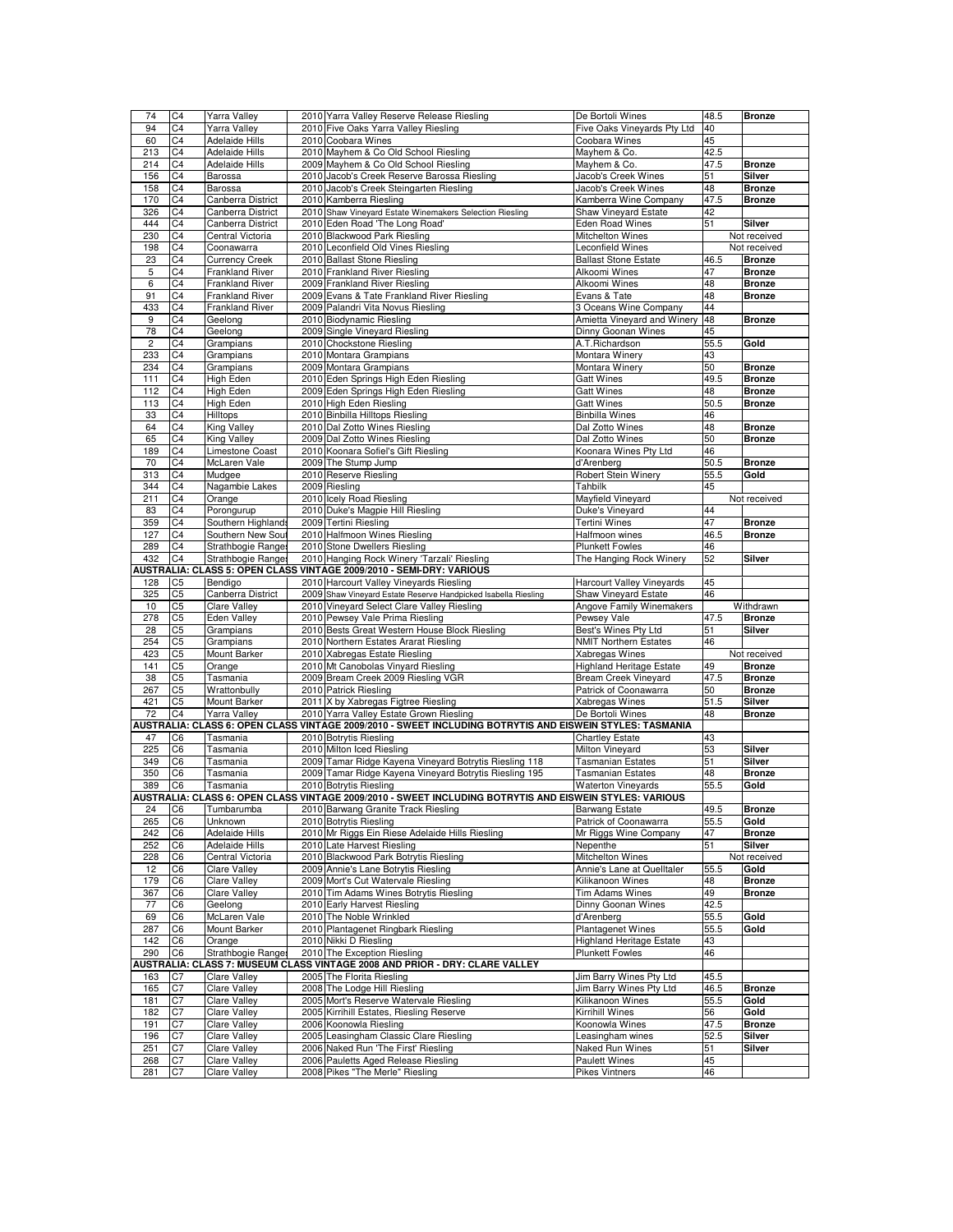| 302        | C <sub>7</sub>  | <b>Clare Valley</b>     | 2005 Watervale Riesling                                                                                                                       | <b>Reillys Wines</b>                          | 55.5         | Gold                           |
|------------|-----------------|-------------------------|-----------------------------------------------------------------------------------------------------------------------------------------------|-----------------------------------------------|--------------|--------------------------------|
| 321        | C7              | <b>Clare Valley</b>     | 2008 Sevenhill Inigo Riesling                                                                                                                 | Sevenhill Cellars                             | 49.5         | <b>Bronze</b>                  |
| 322        | C7              | <b>Clare Valley</b>     | 2005 Sevenhill Jubilee Riesling                                                                                                               | Sevenhill Cellars                             | 50           | <b>Bronze</b>                  |
| 337        | C7              | Clare Valley            | 2006 Stone Bridge Wines 2006 Riesling                                                                                                         | Stone Bridge Wines                            | 55.5         | Gold                           |
| 338        | C7              | <b>Clare Valley</b>     | 2008 Stone Bridge Wines 2008 Riesling                                                                                                         | <b>Stone Bridge Wines</b>                     | 46           |                                |
| 357        | C7              | Clare Valley            | 2007 Taylors St Andrews Riesling                                                                                                              | <b>Taylors Wines</b>                          | 46           |                                |
| 368        | C7              | <b>Clare Valley</b>     | 2008 Tim Adams Wines Reserve Riesling                                                                                                         | Tim Adams Wines                               | 47           | <b>Bronze</b>                  |
| 372        | C7              | Clare Valley            | 2006 Tim Adams Wines Riesling                                                                                                                 | <b>Tim Adams Wines</b>                        | 47.5         | <b>Bronze</b>                  |
|            |                 |                         | AUSTRALIA: CLASS 7: MUSEUM CLASS VINTAGE 2008 AND PRIOR - DRY: EDEN VALLEY                                                                    |                                               |              |                                |
| 31         | C7              | Eden Valley             | 2008 Bethany Eden Valley Reserve Riesling                                                                                                     | <b>Bethany Wines</b>                          |              | Not received                   |
| 218        | C7              | <b>Eden Valley</b>      | 2008 McGuigan Shortlist Riesling                                                                                                              | McGuigan Barossa Valley                       | 47.5         | <b>Bronze</b>                  |
| 219        | C7              | Eden Valley             | 2007 McGuigan Shortlist Riesling                                                                                                              | McGuigan Barossa Valley                       | 47           | <b>Bronze</b>                  |
| 220        | C7              | <b>Eden Valley</b>      | 2005 McGuigan Shortlist Riesling                                                                                                              | McGuigan Barossa Valley                       | 44.5         |                                |
| 221        | C7              | Eden Valley             | 2004 McGuigan Shortlist Riesling                                                                                                              | McGuigan Barossa Valley                       | 47           | <b>Bronze</b>                  |
| 222        | C7              | <b>Eden Valley</b>      | 2003 McGuigan Shortlist Riesling                                                                                                              | McGuigan Barossa Valley                       |              | Not received                   |
| 260        | C7              | <b>Eden Valley</b>      | 2002 St Helga Eden Valley Riesling                                                                                                            | Orlando Wines                                 | 56.5         | <b>Top Gold</b>                |
| 270        | C7              | Eden Valley             | 2005 Penfolds Aged Riesling                                                                                                                   | Penfolds Wines Pty Ltd                        |              | Withdrawn                      |
| 277        | C7              | Eden Valley             | 2005 Wigan Riesling                                                                                                                           | Peter Lehmann Wines                           | 52           | Silver                         |
| 280        | C7              | Eden Valley             | 2006 Pewsey Vale The Contours Riesling                                                                                                        | Pewsey Vale                                   | 46.5         | <b>Bronze</b>                  |
| 298        | C7              | Eden Valley             | 2008 Poverty Hill Wines Riesling                                                                                                              | Poverty Hill Wines                            | 44           |                                |
| 307        | C7              | Eden Valley             | 1999 Richmond Grove Limited Release Watervale Riesling                                                                                        | <b>Richmond Grove Wines</b>                   | 55.5         | Gold                           |
| 416        | C7              | <b>Eden Valley</b>      | 2001 Wolf Blass Icon Riesling                                                                                                                 | Wolf Blass Wines Pty Ltd                      |              | Withdrawn                      |
| 418        | C7              | <b>Eden Valley</b>      | 2008 Wolf Blass White Label Riesling                                                                                                          | Wolf Blass Wines Pty Ltd                      |              | Withdrawn                      |
|            |                 |                         | AUSTRALIA: CLASS 7: MUSEUM CLASS VINTAGE 2008 AND PRIOR - DRY: VARIOUS                                                                        |                                               |              |                                |
| 7          | C7              | <b>Frankland River</b>  | 2006 Frankland River Riesling                                                                                                                 | Alkoomi Wines                                 | 56           | <b>Top Gold</b>                |
| 8          | C <sub>7</sub>  | <b>Frankland River</b>  | 2004 Frankland River Riesling                                                                                                                 | Alkoomi Wines                                 | 47.5         | <b>Bronze</b>                  |
| 434        | C7              | <b>Frankland River</b>  | 2006 Palandri Riesling                                                                                                                        | 3 Oceans Wine Company                         | 51           | Silver                         |
| 151        | C7              | Great Southern          | 2008 Howard Park Riesling                                                                                                                     | Howard Park Wines                             | 47           | <b>Bronze</b>                  |
| 284        | C7              | Great Southern          | 2005 Plantagenet Riesling                                                                                                                     | <b>Plantagenet Wines</b>                      | 47           | <b>Bronze</b>                  |
| 114        | C7              | High Eden               | 2008 Eden Springs High Eden Riesling                                                                                                          | <b>Gatt Wines</b>                             | 52           | Silver                         |
| 66         | C7              | King Valley             | 2004 Dal Zotto Wines Riesling                                                                                                                 | Dal Zotto Wines                               | 46           |                                |
| 109        | C7              | <b>Mount Barker</b>     | 2007 Dry Land Riesling                                                                                                                        | <b>Galafrey Wines</b>                         | 38           |                                |
| 345        | C7              | Nagambie Lakes          | 2007 Riesling                                                                                                                                 | Tahbilk                                       | 55.5         | Gold                           |
| 212        | C7              | Orange                  | 2008 Mayfield Vineyard                                                                                                                        | Mayfield Vineyard                             |              | Not received                   |
| 54         | C7              | Southern Highlands      | 2005 Cherry Tree Hill Riesling                                                                                                                | <b>Cherry Tree Hill Wines</b>                 | 48           | <b>Bronze</b>                  |
| 291        | C7              | Strathbogie Range       | 2008 Upton Run Riesling                                                                                                                       | <b>Plunkett Fowles</b>                        | 45.5         |                                |
| 206        | C7              | Tasmania                | 2008 Leo Buring Leopold Riesling                                                                                                              | Leo Buring Pty Ltd                            |              | Withdrawn                      |
| 347        | C7              | Tasmania                | 2008 Lalla Gully Riesling                                                                                                                     | Taltarni Vineyards                            | 47           | <b>Bronze</b>                  |
| 266        | C7              | Wrattonbully            | 2006 Aged Riesling                                                                                                                            | Patrick of Coonawarra                         | 48           | <b>Bronze</b>                  |
| 175        | C7              | <b>Adelaide Hills</b>   | 2008 Kersbrook Hill                                                                                                                           | Kersbrook Hill Wines                          | 51           | Silver                         |
|            |                 |                         |                                                                                                                                               |                                               |              |                                |
|            |                 |                         |                                                                                                                                               |                                               |              |                                |
| 159        | C7              | Barossa                 | 2006 Jacob's Creek Steingarten Riesling                                                                                                       | Jacob's Creek Wines                           | 51           | Silver                         |
| 324        | C7              | Canberra District       | 2008 Shaw Vineyard Estate Premium Riesling                                                                                                    | Shaw Vineyard Estate                          | 42.5         |                                |
| 231        | C7              | Central Victoria        | 2003 Museum Release Blackwood Park Riesling                                                                                                   | Mitchelton Wines                              |              | Not received                   |
|            |                 |                         | AUSTRALIA: CLASS 8: MUSEUM CLASS VINTAGE 2008 AND PRIOR - SEMI-DRY: VARIOUS                                                                   |                                               |              |                                |
| 68         | C8              | McLaren Vale            | 2008 The Dry Dam                                                                                                                              | d'Arenberg                                    | 55.5         | Gold                           |
| 258        | C <sub>8</sub>  | <b>Clare Valley</b>     | 2008 O'Leary Walker Wines Watervale Riesling                                                                                                  | O'Leary Walker Wines                          | 51           | <b>Silver</b>                  |
|            |                 |                         | AUSTRALIA: CLASS 9: MUSEUM CLASS VINTAGE 2008 AND PRIOR - SWEET INCLUDING BOTRYTIS AND EISWEIN STYLES: KING VALLEY                            |                                               |              |                                |
| 41         | C9              | <b>King Valley</b>      | 2006 Brown Brothers Patricia Noble Riesling                                                                                                   | Brown Brothers Milawa Vineya 49               |              | <b>Bronze</b>                  |
|            |                 |                         | AUSTRIA: CLASS 10: CURRENT VINTAGE 2010 - DRY: KAMPTAL                                                                                        |                                               |              |                                |
| 437<br>438 | C <sub>10</sub> | Kamptal                 | 2010 Riesling Kamptal DAC                                                                                                                     | Fred Loimer<br>Fred Loimer                    | 55.5<br>46.5 | Gold<br><b>Bronze</b>          |
|            | C <sub>10</sub> | Kamptal                 | 2010 Riesling Kamptal DAC Reserve Terrassen<br>CANADA: CLASS 11: CURRENT VINTAGE 2010 - SEMI-DRY: OKANAGAN VALLEY                             |                                               |              |                                |
| 115        |                 |                         |                                                                                                                                               |                                               |              |                                |
|            | C11             | Okanagan Valley         | 2010 Private Reserve Riesling                                                                                                                 | Gehringer Brothers Estate Wir45               |              |                                |
| 435        |                 | Morava                  | CZECH REPUBLIC: CLASS 10: CURRENT VINTAGE 2010 - DRY: MORAVA                                                                                  |                                               |              |                                |
|            | C <sub>10</sub> |                         | 2010 Znovin Riesling Voc Znojmo                                                                                                               | Znovin Znojmo, a.s.                           | 45.5         |                                |
| 436        | C <sub>15</sub> | Morava                  | CZECH REPUBLIC: CLASS 15: OPEN CLASS VINTAGE 2008/2009 - SWEET INCLUDING BOTRYTIS AND EISWEIN STYLES: MORAVA<br>2009 Znovin Riesling Ice Wine | Znovin Znojmo, a.s.                           | 55.5         | Gold                           |
|            |                 |                         |                                                                                                                                               |                                               |              |                                |
|            |                 |                         | FRANCE: CLASS 13: OPEN CLASS VINTAGE 2008/2009 - DRY: ALSACE                                                                                  |                                               |              | <b>Bronze</b>                  |
| 81<br>82   | C <sub>13</sub> | Alsace                  | 2009 Dopff Au Moulin Riesling                                                                                                                 | Dopff-au-Moulin<br>Dopff-au-Moulin            | 49<br>50     |                                |
|            | C13             | Alsace                  | 2008 Dopff Au Moulin Riesling Schoenenbourg<br>GERMANY: CLASS 10: CURRENT VINTAGE 2010 - DRY: RHEINGAU                                        |                                               |              | <b>Bronze</b>                  |
| 139        |                 |                         | 2010 Ruedesheimer Berg Schlossberg Riesling Erstes Gewaechs Trocken (Dry) 0 Hessische Staatsweinqueter G46.5                                  |                                               |              |                                |
| 393        | C10             | Rheingau                | 2010 Edition PW                                                                                                                               |                                               |              | <b>Bronze</b><br><b>Bronze</b> |
|            | C <sub>10</sub> | Rheingau<br>Rheingau    |                                                                                                                                               | Weingut Georg Müller Stiftung 50.5            |              | <b>Bronze</b>                  |
| 395        | C <sub>10</sub> |                         | 2010 Hattenheimer Nussbrunnen ERSTES GEWÄCHS                                                                                                  | Weingut Georg Müller Stiftung 50              |              |                                |
| 399        | C <sub>10</sub> | Rheingau                | 2010 Hattenheimer Wisselbrunnen ERSTES GEWÄCHS                                                                                                | Weingut Georg Müller Stiftung                 | 49           | <b>Bronze</b>                  |
| 400        | C10             | Rheingau                | 2010 12DRY Rheingau Riesling QbA Trocken                                                                                                      | Weingut Josef Leitz                           | 47.5         | <b>Bronze</b>                  |
|            |                 |                         | GERMANY: CLASS 10: CURRENT VINTAGE 2010 - DRY: VARIOUS                                                                                        |                                               |              |                                |
| 406        | C10             | Rheinhessen             | 2010 Schales Dalsheimer Steig Riesling trocken                                                                                                | <b>Weingut Schales</b>                        | 46           | <b>Bronze</b>                  |
| 404        | C <sub>10</sub> | Unknown                 | 2010 Riesling Spätlese trocken Siefersheimer Heerkretz                                                                                        | Weingut Juergen Emrich                        | 45.5         |                                |
| 430        | C10             | Mosel                   | 2010 Peter & Peter Riesling Qualitätswein aus der Steillage trocken                                                                           | Zimmermann-Graeff & Müller                    | 55.5         | Gold                           |
|            |                 |                         | GERMANY: CLASS 11: CURRENT VINTAGE 2010 - SEMI-DRY: VARIOUS                                                                                   |                                               |              |                                |
| 394        | C11             | Rheingau                | 2010 Hattenheimer Engelmannsberg Spätlese feinherb                                                                                            | Weingut Georg Müller Stiftung 47.5            |              | <b>Bronze</b>                  |
| 398        | C <sub>11</sub> | Rheingau                | 2010 Hattenheimer Schützenhaus Kabinett feinherb                                                                                              | Weingut Georg Müller Stiftung 48              |              | <b>Bronze</b>                  |
| 403        | C11             | Rheinhessen             | 2010 Riesling Spätlese feinherb Siefersheimer Heerkretz                                                                                       | Weingut Juergen Emrich                        | 50           | <b>Bronze</b>                  |
| 431        | C11             | Mosel                   | 2010 Peter& Peter Zeller Riesling aus der Steillage Qualitätswein feinherb                                                                    | Zimmermann-Graeff & Müller                    | 51.5         | Silver                         |
|            |                 |                         | GERMANY: CLASS 12: CURRENT VINTAGE 2010 - SWEET INCLUDING BOTRYTIS AND EISWEIN STYLES: VARIOUS                                                |                                               |              |                                |
| 391        | C12             | Palatinate              | 2010 Anselmann Riesling Auslese                                                                                                               | Weingut Anselmann                             | 47.5         | <b>Bronze</b>                  |
| 392        | C <sub>12</sub> | Palatinate              | 2010 Anselmann Riesling Ice Wine                                                                                                              | Weingut Anselmann                             | 55.5         | Gold                           |
| 401        | C <sub>12</sub> | Rheingau                | 2010 Leitz Out Rheingau Riesling QBA                                                                                                          | Weingut Josef Leitz                           | 45.5         |                                |
| 402<br>407 | C12<br>C12      | Rheingau<br>Rheinhessen | 2010 Rudesheimer Magdalenenkreuz Riesling Spatlese<br>2010 Schales Riesling Eiswein                                                           | Weingut Josef Leitz<br><b>Weingut Schales</b> | 52<br>51.5   | Silver<br>Silver               |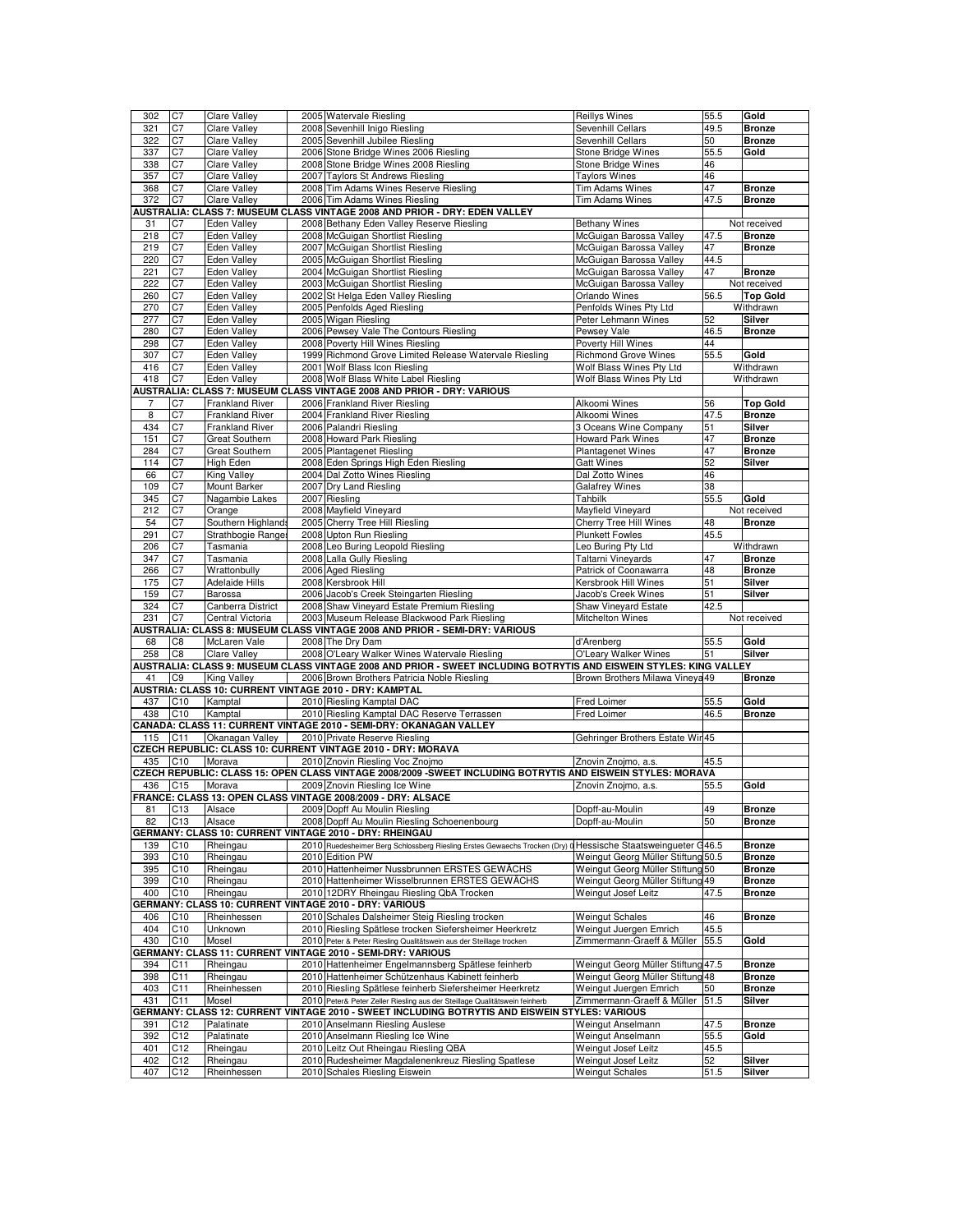|        |                 |                     | GERMANY: CLASS 13: OPEN CLASS VINTAGE 2008/2009 - DRY: RHEINHESSEN                                                          |                                    |      |                 |
|--------|-----------------|---------------------|-----------------------------------------------------------------------------------------------------------------------------|------------------------------------|------|-----------------|
| 405    | C13             | Rheinhessen         | 2009 Schales Cardinalis Dalsheimer Steig Riesling Selection                                                                 | <b>Weingut Schales</b>             | 48   | <b>Bronze</b>   |
|        |                 |                     | GERMANY: CLASS 15: OPEN CLASS VINTAGE 2008/2009 - SWEET INCLUDING BOTRYTIS AND EISWEIN STYLES: RHEINGAU                     |                                    |      |                 |
| 396    | C15             | Rheingau            | 2009 Hattenheimer Schützenhaus Beerenauslese                                                                                | Weingut Georg Müller Stiftung 56.5 |      | <b>Top Gold</b> |
|        |                 |                     | GERMANY: CLASS 18: MUSEUM CLASS VINTAGE2007 & PRIOR - SWEET INCLUDING BOTRYTIS AND EISWEIN STYLES: RHEINGAU                 |                                    |      |                 |
| 397    | C <sub>18</sub> | Rheingau            | 2007 Hattenheimer Schützenhaus Eiswein                                                                                      | Weingut Georg Müller Stiftung 52   |      | Silver          |
|        |                 |                     | NEW ZEALAND: CLASS 1: CURRENT VINTAGE 2011 - DRY: REGION: MARLBOROUGH                                                       |                                    |      |                 |
| 210    | C1              | Marlborough         | 2011 Matua Valley Single Vineyard Marlborough Riesling                                                                      | Matua Valley Wines Ltd             | 51   | Silver          |
| 358    | C1              | Marlborough         | 2011 Te Whare Ra Riesling "D"                                                                                               | Te Whare Ra Wines                  | 45   |                 |
| 378    | C <sub>1</sub>  | Marlborough         | 2011 Tohu Riesling                                                                                                          | Tohu Wines                         | 48.5 | <b>Bronze</b>   |
|        |                 |                     | NEW ZEALAND: CLASS 2: CURRENT VINTAGE 2011 - SEMI-DRY: REGION: MARLBOROUGH                                                  |                                    |      |                 |
| 425    | C <sub>2</sub>  | Marlborough         | 2011 Yealands Estate Riesling                                                                                               | Yealands Estate                    |      | Not received    |
| 427    | C <sub>2</sub>  | Marlborough         | 2011 Yealands Way Riesling                                                                                                  | <b>Yealands Estate</b>             |      | Not received    |
| 429    | C <sub>2</sub>  | Marlborough         | 2011 Yealands Way Riesling                                                                                                  | Yealands Estate Wines              | 55.5 | Gold            |
|        |                 |                     | NEW ZEALAND: CLASS 4: OPEN CLASS VINTAGE 2009/2010 - DRY: REGION: MARLBOROUGH                                               |                                    |      |                 |
| 36     | C <sub>4</sub>  | Marlborough         | 2010 Riesling                                                                                                               | <b>Bouldevines</b>                 | 45.5 |                 |
| 99     | C <sub>4</sub>  | Marlborough         | 2009 Forrest the Valleys Wairau Dry Riesling                                                                                | <b>Forrest Wines</b>               | 47.5 | <b>Bronze</b>   |
| 102    | C <sub>4</sub>  | Marlborough         | 2009 Foxes Island Riesling                                                                                                  | Foxes Island Wines Limited         | 51   | <b>Silver</b>   |
| 154    | C <sub>4</sub>  | Marlborough         | 2009 Marlborough Riesling                                                                                                   | Hunter's Wines                     | 56   | <b>Top Gold</b> |
| 331    | C <sub>4</sub>  | Marlborough         | 2010 Riesling                                                                                                               | Spring Creek Estate                | 50   | <b>Bronze</b>   |
| 379    | C <sub>4</sub>  | Marlborough         | 2010 Tohu Riesling                                                                                                          | <b>Tohu Wines</b>                  | 42   |                 |
| 384    | C4              | Marlborough         | 2010 Villa Maria Cellar Selection Marlborough Dry Riesling                                                                  | Villa Maria Estate                 | 46.5 | <b>Bronze</b>   |
| 385    | C <sub>4</sub>  | Marlborough         | 2010 Villa Maria Private Bin Marlborough Dry Riesling                                                                       | Villa Maria Estate                 | 49   | <b>Bronze</b>   |
| 386    | C <sub>4</sub>  | Marlborough         | 2009 Villa Maria Reserve Marlborough Dry Riesling                                                                           | Villa Maria Estate                 | 44.5 |                 |
|        |                 |                     | NEW ZEALAND: CLASS 4: OPEN CLASS VINTAGE 2009/2010 - DRY: REGION: VARIOUS                                                   |                                    |      |                 |
| 125    | C4              | Canterbury/Waipar   | 2010 Greystone Sea Star Riesling                                                                                            | <b>Greystone Wines</b>             | 48.5 | <b>Bronze</b>   |
| 246    | C <sub>4</sub>  | Canterbury/Waipar   | 2009 Muddy Water Dry Riesling                                                                                               | Muddy Water                        | 47   | <b>Bronze</b>   |
| 17     | C <sub>4</sub>  | Central Otago       | 2010 Archangel Riesling                                                                                                     | Archangel                          | 45   | <b>Bronze</b>   |
|        |                 |                     |                                                                                                                             |                                    |      |                 |
|        |                 |                     | NEW ZEALAND: CLASS 5: OPEN CLASS VINTAGE 2009/2010 - SEMI-DRY: REGION: CANTERBURY/WAIPARA                                   |                                    |      |                 |
| 244    | C <sub>5</sub>  | Canterbury/Waipar   | 2009 Mud House Estate The Mound Vineyard Waipara Valley Riesling                                                            | Mud House                          | 44.5 |                 |
| 245    | C <sub>5</sub>  | Canterbury/Waipar   | 2010 Mud House Waipara Riesling                                                                                             | Mud House                          | 55.5 | Gold            |
|        |                 |                     | NEW ZEALAND: CLASS 5: OPEN CLASS VINTAGE 2009/2010 - SEMI-DRY: REGION: MARLBOROUGH                                          |                                    |      |                 |
| 98     | C <sub>5</sub>  | Marlborough         | 2009 Forrest the Valleys Brancott Riesling                                                                                  | <b>Forrest Wines</b>               | 46.5 | <b>Bronze</b>   |
| 155    | C <sub>5</sub>  | Marlborough         | 2010 Marlborough Riesling                                                                                                   | Hunter's Wines                     | 50.5 | <b>Bronze</b>   |
| 316    | C <sub>5</sub>  | Marlborough         | 2010 Saint Clair Marlborough Riesling                                                                                       | Saint Clair Family Estate          | 43   |                 |
| 332    | C <sub>5</sub>  | Marlborough         | 2011 Spy Valley 2011 Riesling                                                                                               | Spy Valley Wines                   | 50   | <b>Bronze</b>   |
| 426    | C <sub>5</sub>  | Marlborough         | 2010 Yealands Estate Riesling                                                                                               | <b>Yealands Estate</b>             |      | Not received    |
| 428    | C <sub>5</sub>  | Marlborough         | 2010 Yealands Way Riesling                                                                                                  | <b>Yealands Estate</b>             |      | Not received    |
|        |                 |                     | NEW ZEALAND: CLASS 6: OPEN CLASS VINTAGE 2009/2010 - SWEET INCLUDING BOTRYTIS AND EISWEIN STYLES: REGION: MARLBOROUGH       |                                    |      |                 |
| 96     | C6              | Marlborough         | 2009 Forrest Botrytised Riesling                                                                                            | <b>Forrest Wines</b>               | 55.5 | Gold            |
| 97     | C6              | Marlborough         | 2010 Forrest the Doctors' Riesling                                                                                          | <b>Forrest Wines</b>               | 51   | Silver          |
| 140    | C <sub>6</sub>  | Marlborough         | 2010 Highfield Riesling                                                                                                     | Highfield                          | 46.5 | <b>Bronze</b>   |
| 153    | C <sub>6</sub>  | Marlborough         | 2009 Hukapapa Late Harvest Riesling                                                                                         | Hunter's Wines                     | 47   | <b>Bronze</b>   |
| 317    | C6              | Marlborough         | 2010 Saint Clair Pioneer Block 9 Big John Riesling                                                                          | Saint Clair Family Estate          | 44   |                 |
|        |                 |                     |                                                                                                                             |                                    | 47   |                 |
| 377    | C <sub>6</sub>  | Marlborough         | 2010 Tohu 'Raiha' Reservie Riesling                                                                                         | <b>Tohu Wines</b>                  |      | <b>Bronze</b>   |
|        |                 |                     | NEW ZEALAND: CLASS 6: OPEN CLASS VINTAGE 2009/2010 - SWEET INCLUDING BOTRYTIS AND EISWEIN STYLES: REGION: VARIOUS           |                                    |      |                 |
| 419    | C <sub>6</sub>  | Nelson              | 2010 Woollaston Mahana Riesling                                                                                             | <b>Woollaston Estates</b>          | 43.5 |                 |
| 420    | C <sub>6</sub>  | Nelson              | 2010 Woollaston Nelson Riesling                                                                                             | <b>Woollaston Estates</b>          | 46.5 | <b>Bronze</b>   |
| 124    | C6              | Canterbury/Waipar   | 2010 Greystone Basket Star Riesling                                                                                         | Greystone Wines                    | 55.5 | Gold            |
| 248    | C <sub>6</sub>  | Canterbury/Waipar   | 2009 Muddy Water Unplugged Riesling                                                                                         | Muddy Water                        | 51   | Silver          |
| 388    | C6              | Canterbury/Waipar   | 2010 Waipara Hills Equinox Waipara Riesling                                                                                 | Waipara Hills Wine Estate Ltd 47.5 |      | <b>Bronze</b>   |
| 20     | C <sub>6</sub>  | Central Otago       |                                                                                                                             |                                    |      |                 |
| 21     | C <sub>6</sub>  | Central Otago       | 2010 Auburn Alexandra Riesling                                                                                              | Auburn Wines Ltd                   | 46   |                 |
|        |                 |                     | 2010 Auburn Lowburn Riesling                                                                                                | Auburn Wines Ltd                   | 47.5 | <b>Bronze</b>   |
|        |                 |                     | NEW ZEALAND: CLASS 8: MUSEUM CLASS VINTAGE 2008 & PRIOR - SEMI-DRY REGION: MARLBOROUGH                                      |                                    |      |                 |
| 100    | C <sub>8</sub>  | Marlborough         | 2007 John Forrest Collection Riesling                                                                                       | <b>Forrest Wines</b>               | 53.5 | Silver          |
| 194    | C <sub>8</sub>  | Marlborough         | 2008 Lawson's Dry Hills Riesling                                                                                            | Lawson's Dry Hills                 | 51   | <b>Silver</b>   |
|        |                 |                     | NEW ZEALAND: CLASS 9: MUSEUM CLASS VINTAGE 2008 & PRIOR - SWEET INCLUDING BOTRYTIS AND EISWEIN STYLES: REGION: CANTERBURY/W |                                    |      |                 |
| 247 C9 |                 |                     |                                                                                                                             | Muddy Water                        | 52   | <b>Silver</b>   |
|        |                 | Canterbury/Waipar   | 2008 Muddy Water Sugar Daddy Riesling                                                                                       |                                    |      |                 |
|        |                 |                     | SOUTH AFRICA: CLASS 5: OPEN CLASS VINTAGE 2009/2010 - SEMI-DRY: REGION: LITTLE KAROO                                        |                                    |      |                 |
| 134 C5 |                 | Little Karoo        | 2010 HB Weisser Riesling                                                                                                    | <b>HB</b> Wines                    |      | Not received    |
|        |                 |                     | SOUTH AFRICA: CLASS 2: CURRENT VINTAGE 2011: SEMI-DRY: REGION: WESTERN CAPE                                                 |                                    |      |                 |
| 440    | C <sub>2</sub>  | <b>Western Cape</b> | 2011 Nederburg Winemaster's Reserve                                                                                         | Nederburg Wines                    | 55.5 | Gold            |
|        |                 |                     | USA: CLASS 10: CURRENT VINTAGE 2010 - DRY: REGION: FINGER LAKES                                                             |                                    |      |                 |
| 103    | C <sub>10</sub> | <b>Finger Lakes</b> | 2010 Dry Riesling                                                                                                           | <b>Fulkerson Winery</b>            | 43.5 |                 |
| 105    | C10             | Finger Lakes        | 2010 William Vigne Dry Riesling                                                                                             | Fulkerson Winery                   | 45.5 |                 |
| 104    | C10             | <b>Finger Lakes</b> | 2010 Riesling Reserve                                                                                                       | Fulkerson Winery                   | 44   |                 |
| 176    | C10             | <b>Finger Lakes</b> | 2010 Evergreen Lek Vineyard, Dry Riesling                                                                                   | Keuka Lake Vineyards               | 46.5 | <b>Bronze</b>   |
| 341    | C <sub>10</sub> | <b>Finger Lakes</b> | 2010 Dry Riesling                                                                                                           | Swedish Hill Winerv                | 45.5 |                 |
|        |                 |                     | USA: CLASS 10: CURRENT VINTAGE 2010 - DRY: REGION: VARIOUS                                                                  |                                    |      |                 |
| 168    | C10             | Lake Erie           | 2010 Dry Riesling                                                                                                           | Johnson Estate Winery, LLC         | 39   |                 |
| 19     | C10             | Seneca Lake         | 2010 Dry Riesling                                                                                                           | Atwater Estate Vineyards           | 51   | Silver          |
|        |                 | Cayuga Lake         | 2010 Drv Riesling                                                                                                           | Sheldrake Point Vineyard           |      |                 |
| 327    | C10             |                     |                                                                                                                             |                                    | 56   | <b>Top Gold</b> |
| 48     | C10             | Columbia Valley     | 2010 Dry Riesling, Columbia Valley                                                                                          | Chateau Ste Michelle               | 55.5 | Gold            |
| 50     | C10             | Columbia Valley     | 2010 Waussie Riesling, Limited Release, Columbia Valley                                                                     | Chateau Ste Michelle               | 49.5 | <b>Bronze</b>   |
|        |                 |                     | USA: CLASS 11: CURRENT VINTAGE 2010 - SEMI-DRY: REGION: FINGER LAKES                                                        |                                    |      |                 |
| 27     | C11             | <b>Finger Lakes</b> | 2010 Semi-Dry Riesling                                                                                                      | <b>Belhurst Estate Winery</b>      | 46   | <b>Bronze</b>   |
| 118    | C11             | <b>Finger Lakes</b> | 2010 Dry Riesling                                                                                                           | Glenora Wine Cellars               | 48.5 | <b>Bronze</b>   |
| 177    | C <sub>11</sub> | Finger Lakes        | 2010 Semi-dry Riesling, Estate Bottled                                                                                      | Keuka Lake Vineyards               | 43   |                 |
| 184    | C11             | <b>Finger Lakes</b> | 2010 Dry Riesling                                                                                                           | Knapp Winery and Restaurar         | 47   | <b>Bronze</b>   |
| 26     | C11             | <b>Finger Lakes</b> | 2010 Dry Riesling<br>USA: CLASS 11: CURRENT VINTAGE 2010 - SEMI-DRY: REGION: VARIOUS                                        | <b>Belhurst Estate Winery</b>      | 44.5 |                 |